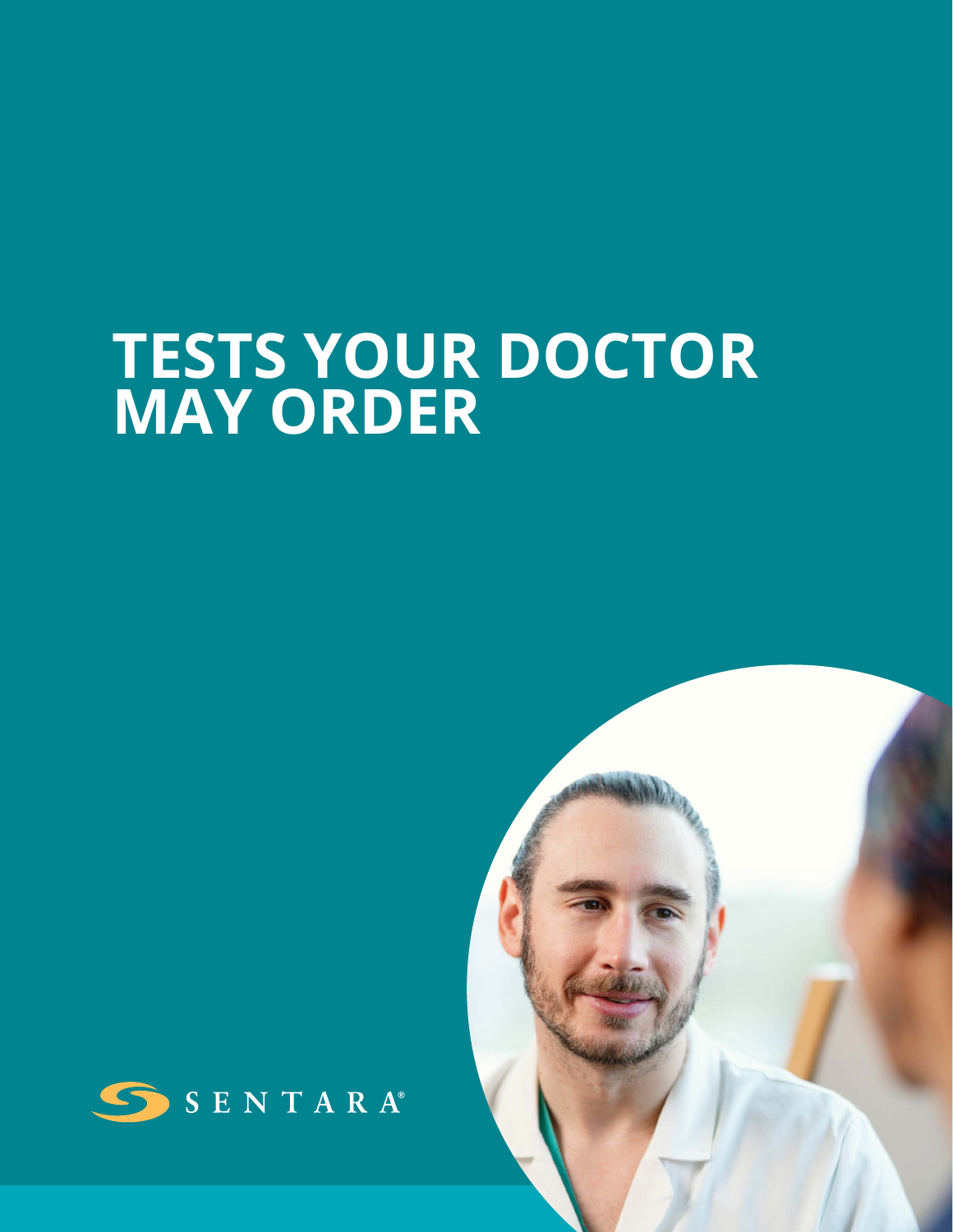# **TESTS YOUR DOCTOR MAY ORDER**

Before the test, your doctor will likely ask about: Your medical history, medications you take, allergies, whether you are pregnant or trying to get pregnant.

#### **Tests that your doctor may order include but are not limited to the following:**

## **MRI (MAGNETIC RESONANCE IMAGING)**

An MRI uses magnetic waves and computers to create pictures of the inside of the body. It can make 2-dimensional and 3-dimensional images.

#### **How long will it take?**

40-90 minutes

#### **Prior to the test**

Follow your doctor's instructions regarding eating and drinking before the test. This will depend on what part of the body is being examined.

#### **At the MRI center**

• Your doctor may give you a medication to calm you if you are anxious about the test. If your doctor prescribes a sedative, you will need to arrange for a ride home. Be sure to follow your doctor's instructions on when to take the sedative. It may need to be taken 1-2 hours before the exam.

- You will be asked if you have something in your body that would interfere with the MRI, such as: pacemaker, neurostimulator, any metal, previous joint replacements or surgeries, etc.
- You will be asked to remove any metal objects or skin medication patches.
- You may be:
	- Given earplugs or headphones. The MRI machine makes a loud banging noise.
	- Given an injection of contrast dye into your vein (Let your doctor know if you have any kidney problems before having this test).

#### **Description of the test**

You will lie very still on a sliding table. Depending on your condition, you may have monitors to track your pulse, heart rate, and breathing. The table will slide into a narrow, enclosed cylinder.

Notify your doctor if you are claustrophobic or unable to lie on a flat table.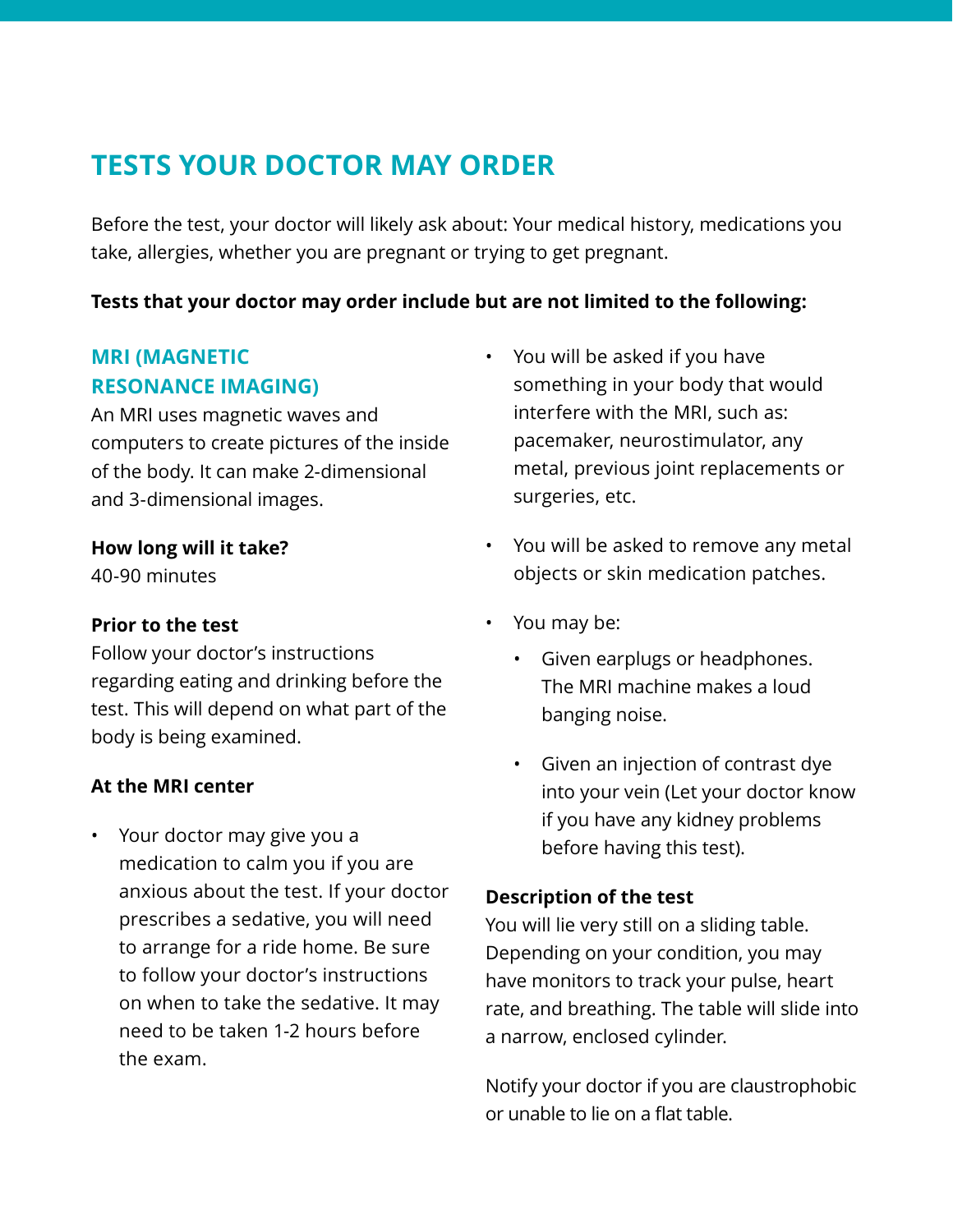# **CT (COMPUTED TOMOGRAPHY SCAN; COMPUTED AXIAL TOMOGRAPHY; CAT SCAN)**

A CT scan uses X-ray technology to take multiple views of the inside of the body. Compared to regular X-rays, a CT scan can take clearer and more detailed images of organs, bone, soft tissue, blood vessels, and other parts of the body.

#### **How long will it take?**

About 10-15 minutes, depending on how many pictures are needed.

#### **Prior to the test**

Before your test, follow your doctor's instructions regarding any changes to your medications or diet.

#### **At the healthcare facility**

- A healthcare professional will explain the test and answer any questions you may have.
- You will remove your clothes and put on a gown or robe.
- You will remove all jewelry, hair clips, dentures, and other objects that could show on the X-rays and make the images hard to read.
- If your CT scan includes oral contrast material, you will need to drink the contrast material at this time.

• You may be given an injection of contrast dye into your vein (Let your doctor know if you have any kidney problems before having this test).

#### **Description of the test**

You will lie (usually on your back) on a movable bed. The bed will slide into the donut-shaped CT scanner. Depending on the type of scan, an IV line may be placed in your hand or arm. A saline solution and contrast material may be injected into your vein during the test. The technologist will leave the room. You will be given directions using an intercom. The machine will take a series of pictures of the area of your body that is being studied. Your bed may move slightly between pictures.

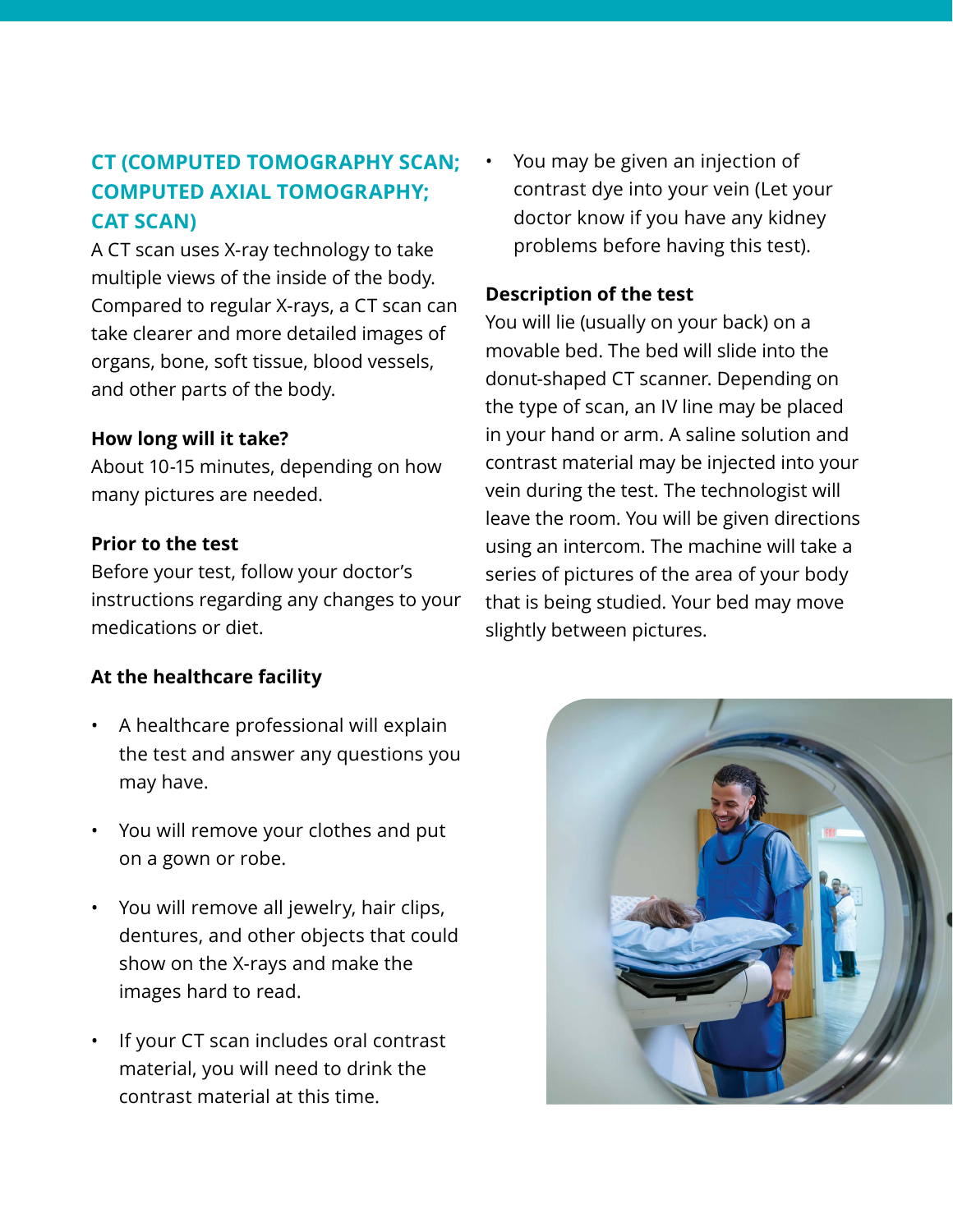#### **BONE SCAN**

A bone scan is a test that detects areas of increased or decreased bone activity. These may indicate bone injury or disease. Radioactive isotopes and tracer chemicals are used to highlight problem areas.

#### **How long will it take?**

You will be in the scanner for 20-60 minutes. Sometimes another scan is done after 24 hours.

#### **Prior to the test**

Tell your doctor if you are pregnant or breastfeeding. You may need to discard breast milk for several days after a bone scan.

- Tell your doctor if you have recently had anything that contains barium, such as contrast dye or bismuth.
- Three hours before the scan, you will receive an injection of radioactive tracer chemicals. You should drink plenty of fluids between the time of the injection and the scan. You will also be asked to empty your bladder before the scan.

#### **Description of the test**

You will lie on your back on an imaging table. A camera above and below the table will slowly scan you. You may be asked to move into various positions as the scan is done. It is important to lie still when not

told to move. The camera will be able to detect small amounts of radioactivity in the injected material. This will allow the doctor to see areas where there may be bone injury or disease.

## **PET SCAN (POSITRON EMISSION TOMOGRAPHY)**

A PET scan makes images that show activity in body tissues. A substance that gives off a tiny amount of radiation is injected into your body. This substance goes to the part of your body that is most active. A machine can then detect where that substance is.

#### **How long will it take?**

At least two hours

#### **Prior to the test**

- Wear comfortable clothes.
- Do not eat or drink anything, except water, for at least six hours before the scan.
- Check with your doctor about taking your regular medications.
- If you have diabetes, ask the doctor for specific diet recommendations for the test day, since this can affect your results.
- Tell your doctor if you are or might be pregnant.